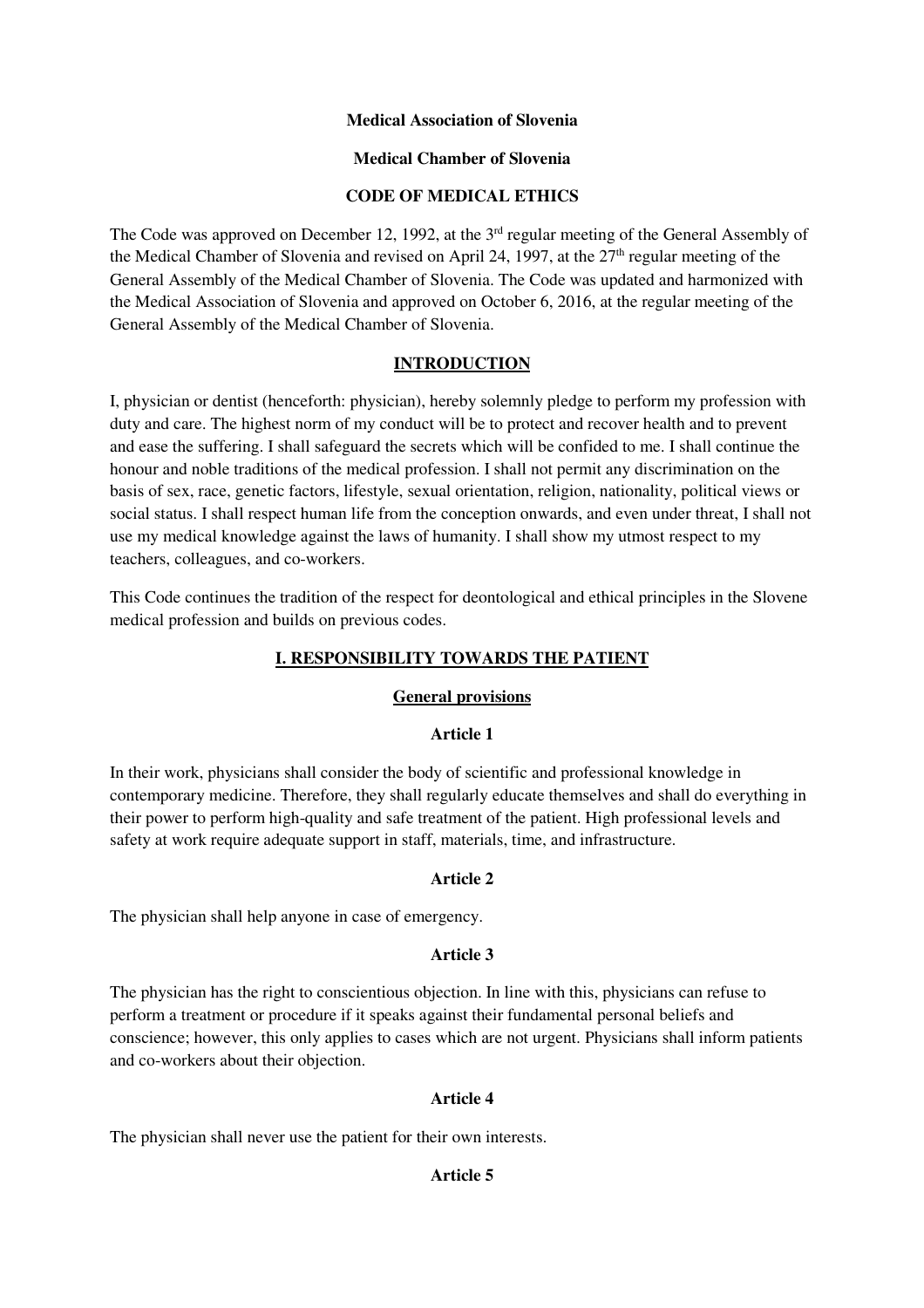Physicians recognize the limits of their knowledge and work. Whenever needed, they recommend or seek additional opinion or help.

#### **Article 6**

Complementary procedures<sup>1</sup> are only acceptable together with established diagnostic and treatment procedures and with the patient being fully informed about them. Alternative procedures<sup>2</sup> as a replacement of established diagnostic and treatment procedures are not permissible

#### **Article 7**

Outside of emergency medical treatment, physicians have the right to refuse the patients who, despite being warned, do not adhere to their obligations and instructions or are being aggressive and offensive towards the physician or other members of the medical team.

### **Article 8**

When physicians are treating themselves, their family members or close friends, they are aware that personal involvement can influence the rationality of the decision and performance of the medical procedure. In cases of serious health conditions, the physician shall ask another physician for advice or shall transfer the patient to another physician's care whenever possible.

### **Communication, decision-making, and consent**

#### **Article 9**

The physician is to be understanding and compassionate towards the patient and his or her family and relatives.

### **Article 10**

The physician provides his or her patients all the information they need in an accessible manner in order to make decisions about the suggested treatment measures. The physician respects the right of every patient with decision-making capacity to accept or refuse a medical procedure.

#### **Article 11**

The physician shall recommend only those diagnostic or therapeutic procedures that he or she considers to be beneficial to the patient and others. If a measure is recommended in order to protect others, for example as with public health measures, the physician shall inform the patient about this and shall act in line with his or her legal duty.

#### **Article 12**

When making medical decisions, the physician shall consider minors' decision-making capacities and the role of their family. The physician shall respect the autonomy of the minors who are capable of decision-making about their treatment.

### **Article 13**

 $\overline{\phantom{a}}$ 

 $1$  procedures carried out in parallel with professionally justified medical treatment

 $2$  procedures carried out as a replacement of professionally justified medical treatment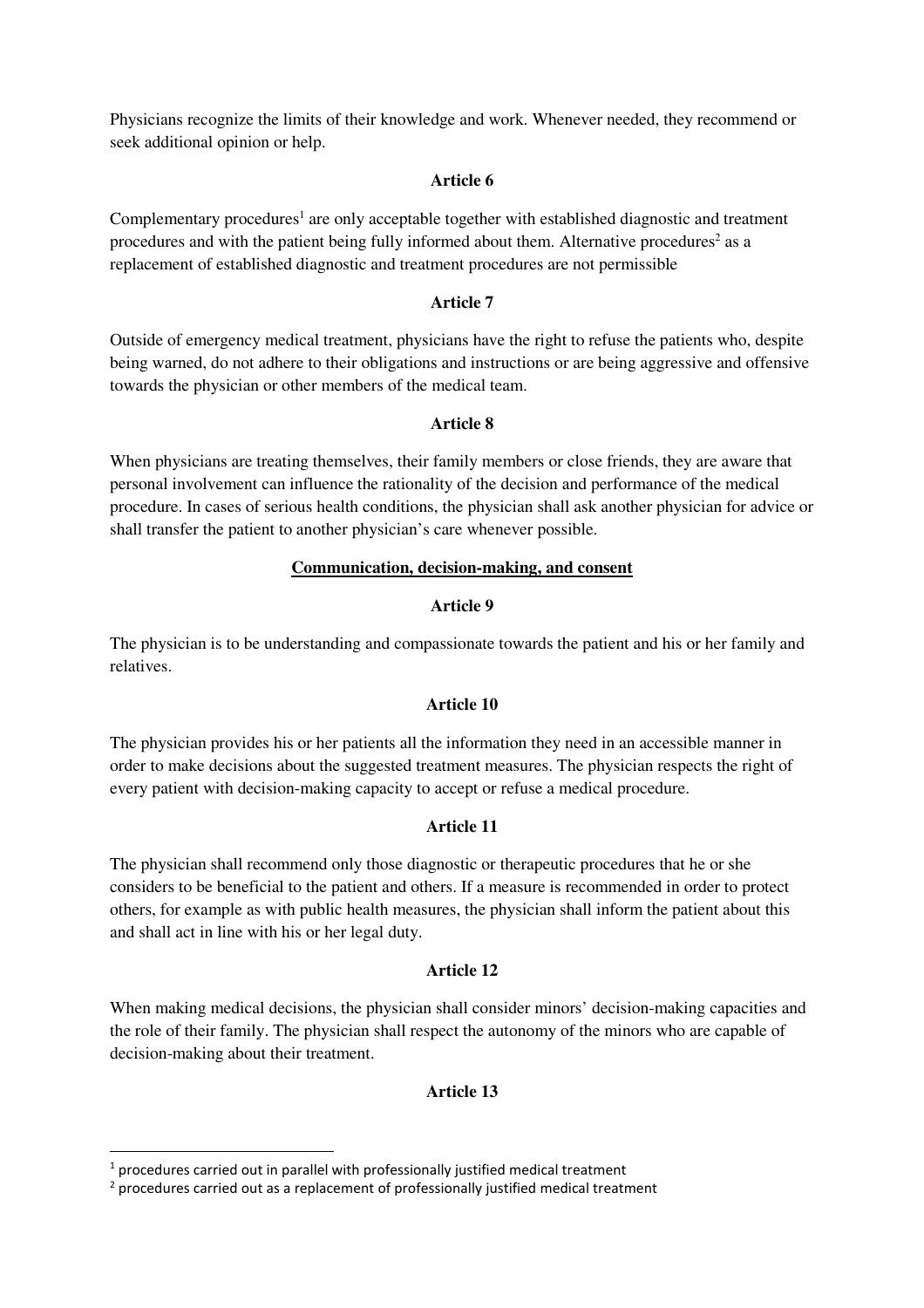The physician shall do everything to protect the health and life of children or other persons who are not capable of decision-making with respect to their own care when they are threatened by the acts or withholding of their caretakers or when they are threatened in some other way.

### **Article 14**

The physician shall respect the patient's right to seek a second opinion.

### **Article 15**

The physician shall respect written or oral expression of advance directives of a patient who is not capable of decision-making with respect to his or her own care.

### **Article 16**

If the advance directive of a patient who is not capable of decision-making with respect to his or her own care is not known, the physician shall, in consultation with the patient's close relatives, propose treatment that is most beneficial for the patient according to the physician's judgment. If the consultation procedure results in disagreement, a medical council shall decide on the patient's greatest benefit and shall inform the patient's close relatives about the decision. If the disagreement is not resolved at that point, the physician is not bound to comply with the relatives' divergent opinion.

# **Privacy and confidentiality**

# **Article 17**

The physician shall safeguard the patient's health-related and personal records.

# **Article 18**

The physician shall enable inspection of medical documentation if the patient requires so. This does not apply to cases in which the physician can reasonably consider that the information contained in the documentation can have detrimental effects for the patient and others.

# **Article 19**

The physician shall not mention the patient's name in public in such a way as to jeopardize the patient's anonymity.

### **Article 20**

The patient's personal health records can only be disclosed with the patient's consent with the exception of cases in which confidentiality could lead to serious harm for third persons. In such cases, the physician shall inform the patient within a reasonable scope that the principle of confidentiality will be violated.

# **Article 21**

Physicians acting as expert witnesses shall explain to the examinee the nature and scope of their responsibility towards the party that demanded an expert opinion.

# **Family planning**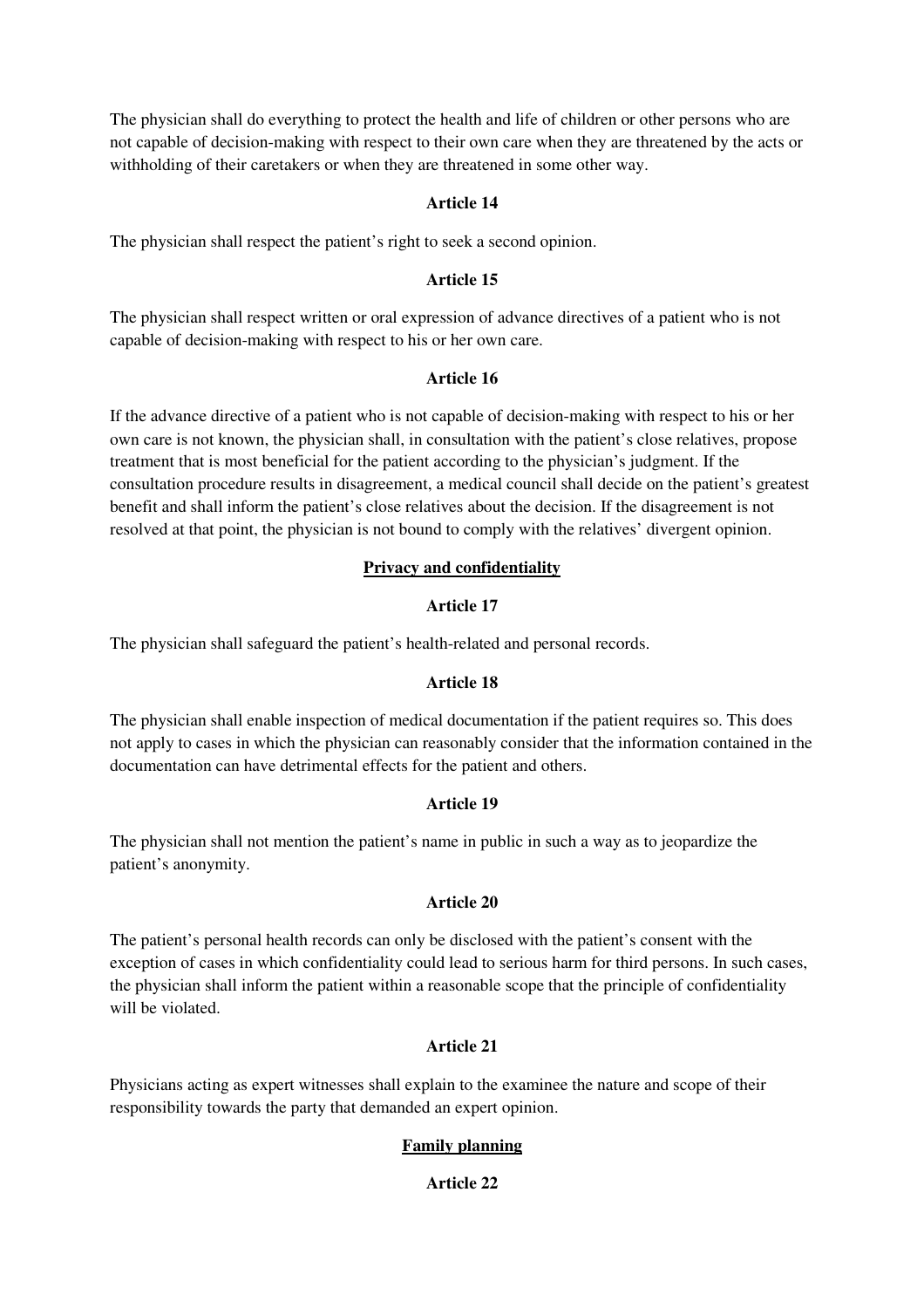Physicians shall respect human life from the conception onwards and through their counselling they shall convey such outlooks to the wider community. Physicians are aware of ethical dilemmas with respect to artificial termination of pregnancy and shall not propose it as a method of family planning. The decision to terminate pregnancy must never be influenced by the interest to use the foetus for specific purposes.

### **Article 23**

Sterilization is admissible only on the basis of medical, genetic, social, or personal reasons and shall be performed after giving preliminary information and obtaining written consent.

### **Article 24**

In cases of reduced fertility, the physician shall offer counselling and reasonable use of biomedical treatment procedures to those affected. Surrogacy is not admissible.

### **Article 25**

The use of fertilized ova, embryos, foetuses or stem cells for commercial purposes is prohibited. Under exceptional circumstances and with explicit consent by the National Medical Ethics Committee, the use or taking of tissue from a fertilized ovum, embryo, foetus or a stem cell is permissible only for therapeutic, diagnostic, or research and scientific purposes.

### **Organ and tissue transplantation**

### **Article 26**

Organ and tissue transplantation is performed for medical purposes when other treatment modes are comparatively not effective. The physician shall respect the rights and freedoms of tissue and organ donors, possible donors, and recipients. Organ and tissue transplantation must be performed according to professional norms and duties. Organ trafficking is inadmissible.

# **End-of-Life Medical Aid**

# **Article 27**

When performing diagnostic and therapeutic procedures in terminally-ill patients, the physician shall consider the quality of patient's life and his or her wishes. The physician shall not introduce or withhold measures when these are futile or when the burden of treatment outweighs the benefits.

# **Article 28**

Withholding or withdrawing of palliative care is ethically unacceptable.

# **Article 29**

The physician shall reject euthanasia or physician-assisted suicide.

# **Research**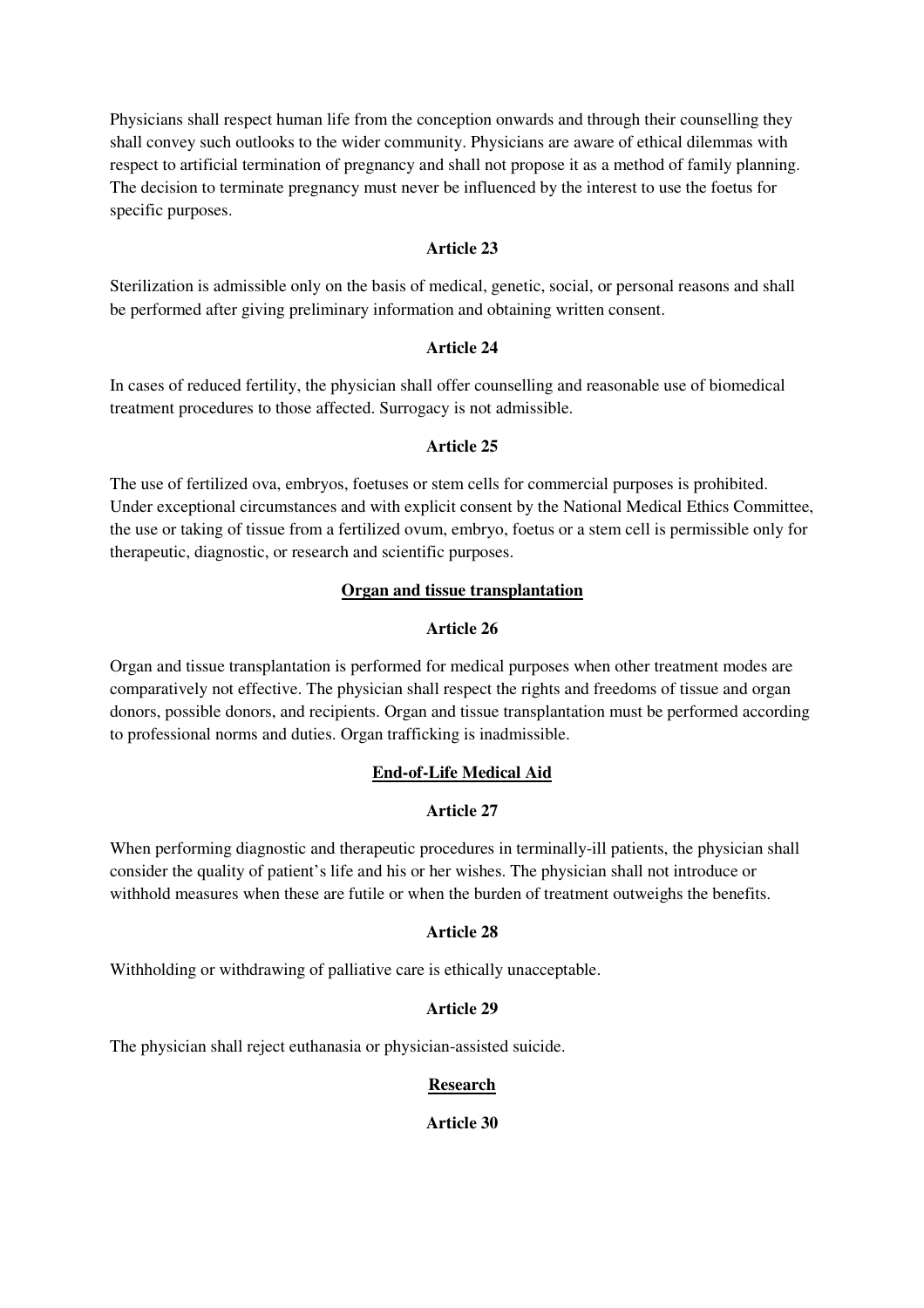Clinical trials can only be led by a physician, expert in the investigated domain, who knows the principles of good clinical practice and the methodology employed in the trials, and who can ensure adequate conditions for conducting the trials in a safe and scientifically valid manner.

# **Article 31**

During planning, execution, analysis and reporting stages of clinical trials, the physician should refrain from biases that could lead to subjective or misleading conclusions.

### **Article 32**

The research must be scientifically and ethically sound, in line with the Helsinki Declaration and the Convention on Human Rights and Biomedicine (the Oviedo Convention) and approved by the National Medical Ethics Committee. For some non-interventional trials, the committee can rule that the patient's informed consent is not required.

# **Article 33**

The patient must give informed consent for participating in the trials. The information must be communicated comprehensibly and must include the goals, benefits, risks, and the burden of the trials, a statement about the protection of confidential personal records collected during the trials, patient's insurance in cases of adverse treatment effects, the possibility of treatment outside clinical trials, and a statement of the patient's right to stop the trial at any point without any negative consequences for his or her medical treatment.

### **Article 34**

Before participating in a clinical trial, the physician must obtain the patient's written consent. When patients have limited autonomy, the consent is signed by a legal representative.

# **Article 35**

If during the trials a conflict of interests develops, the benefits for the individual patient shall always take precedence over the interests of the trial.

# **II. SOCIETAL RESPONSIBILITY**

### **Article 36**

Social, economic and environmental factors influence health, disease, and treatment outcomes. The physician is aware of this fact and shall promote it.

### **Article 37**

The physician shall contribute to public health concerns by participating in educational activities and by proposing measures that improve the health and wellbeing of individuals and the community.

# **Article 38**

The physician is involved in the preparation and execution of collective measures that aim to improve preventive, diagnostic and treatment procedures.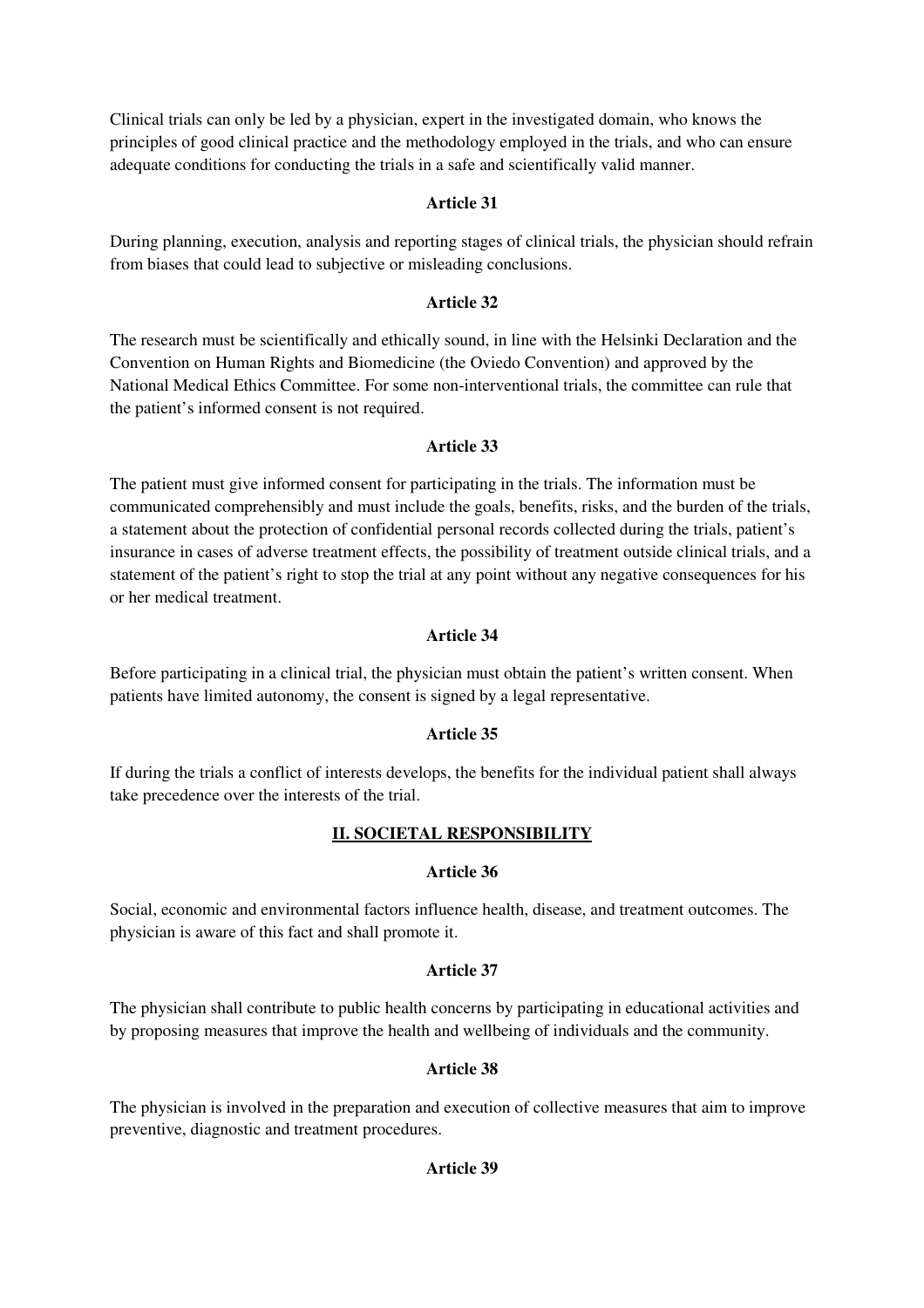In estimating the environmental and occupational risks, occupational safety, and health, physicians are professionally independent from their employers or clinical trial sponsors.

#### **Article 40**

The physician shall inform the professional and lay public about the deficiencies in healthcare and any attempts to undermine the professional independence of physicians.

#### **Article 41**

The physician shall promote equal healthcare for minorities and other vulnerable groups in society.

### **Article 42**

The physician is aware of limited means and shall promote a fair access to healthcare resources.

#### **Article 43**

Physicians are bound to collaborate as medical experts, within the limits of their abilities and possibilities, in events of large-scale accidents, epidemics, natural disasters or war.

#### **Article 44**

The physician shall refuse to participate or support activities that violate human rights.

### **III. RESPONSIBILITY TOWARDS THE PROFESSION**

#### **Article 45**

Self-regulation of the medical profession confers to the physician special responsibility, rights, and duties.

### **Article 46**

The physician shall care for ill colleagues, health workers or students in healthcare professions.

#### **Article 47**

The physician shall transfer knowledge to students, trainees in specialty, colleagues, and workers in other professions. Physicians shall not conceal the diagnostic or therapeutic measures and procedures they employ.

### **Article 48**

In the medical profession, there shall be no room for personal resentments that could influence treatment and could damage the reputation of colleagues.

#### **Article 49**

On suspicion of a colleague's misconduct, the physician shall react promptly and discuss the situation with the colleague. If the situation is not sufficiently resolved, the physician shall report his or her observations to those in charge. Everyone shall respect the principle of safeguarding the personal records and personal integrity of all involved. A public discussion is admissible only in cases in which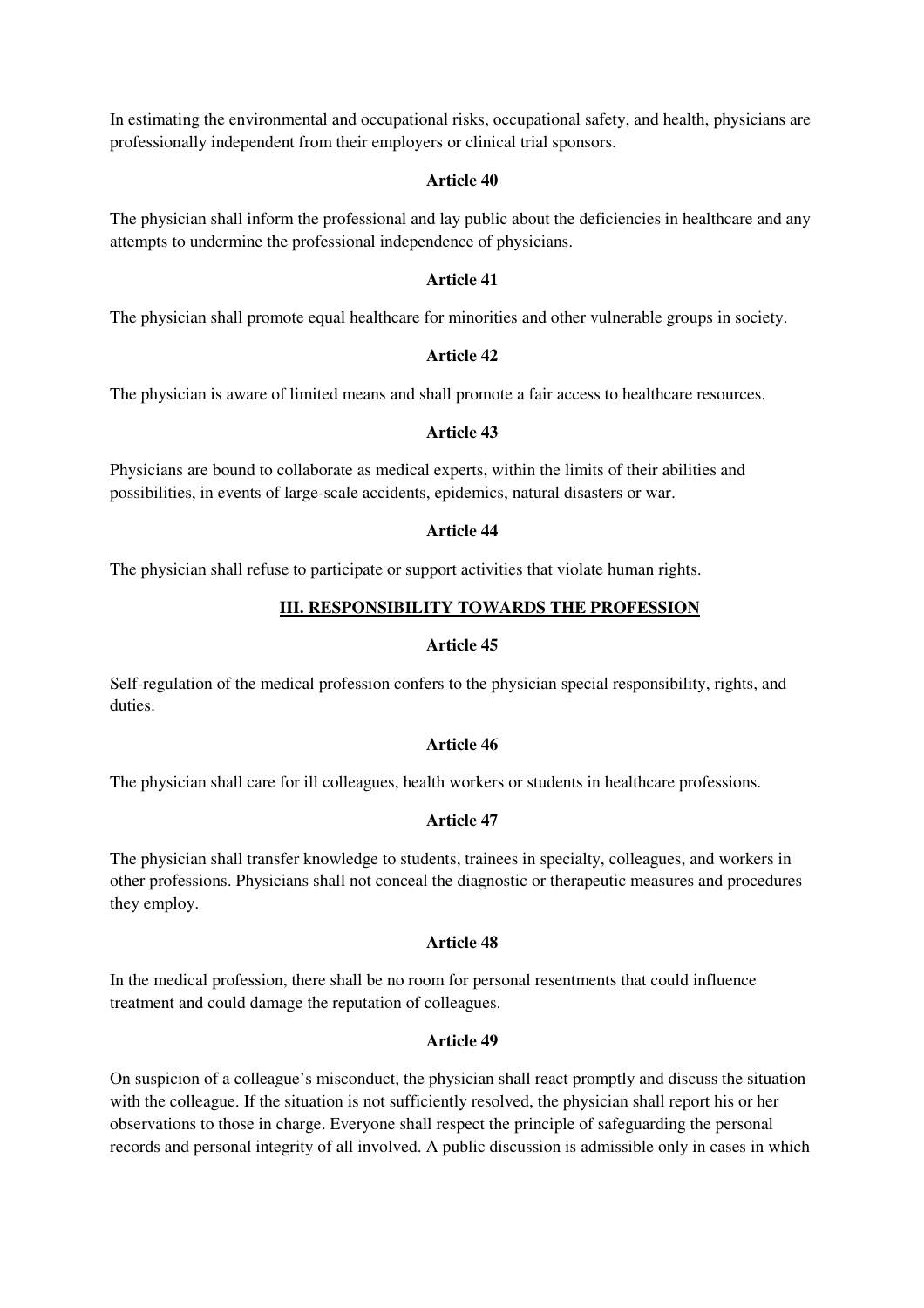the patient or his or her relatives decide to discuss the conflict in public on their own initiative or on suspicion of a criminal act.

### **Article 50**

Physicians shall offer their colleagues support when they find themselves in distress due to involvement in misconduct or suspicion of misconduct.

# **IV. RELATIONS IN THE MEDICAL TEAM**

### **Article 51**

All relations in the medical team must be based on mutual trust and must strive for the benefit of the patient.

### **Article 52**

The physician is responsible for medical treatment; however, the physician shall also respect the expertise of his or her colleagues and their powers by means of which they accept their share of professional responsibility. Professional hierarchy must be respected; however, there must also be a continuous two-way exchange of information and experience.

### **Article 53**

The physician in charge of medical treatment is responsible for the contents of instructions to his or her co-workers and for any consequences or conflicts that might result from inappropriate instructions.

### **Article 54**

Whenever novel medical procedures and guidelines are introduced, these should be thoroughly presented and harmonized with the entire medical team.

### **Article 55**

The physician can transfer a part of his powers for communication with patients and relatives to his or her co-workers; however, the physician retains the key responsibility. The physician has the right and duty to remind colleagues of inappropriate communication; however, the physician also has the right and duty to protect his or her co-workers in cases of inappropriate behaviour on the part of the patient or relatives.

# **V: THE PHYSICIAN AND HEALTHCARE-RELATED BUSINESS ACTIVITY**

### **Article 56**

The physician's relationship to healthcare-related business activities must not undermine his or her professional independence.

# **Article 57**

In introducing novel diagnostic and treatment procedures, the physician shall consider professional and scientific justification and the financial consequences of the innovation.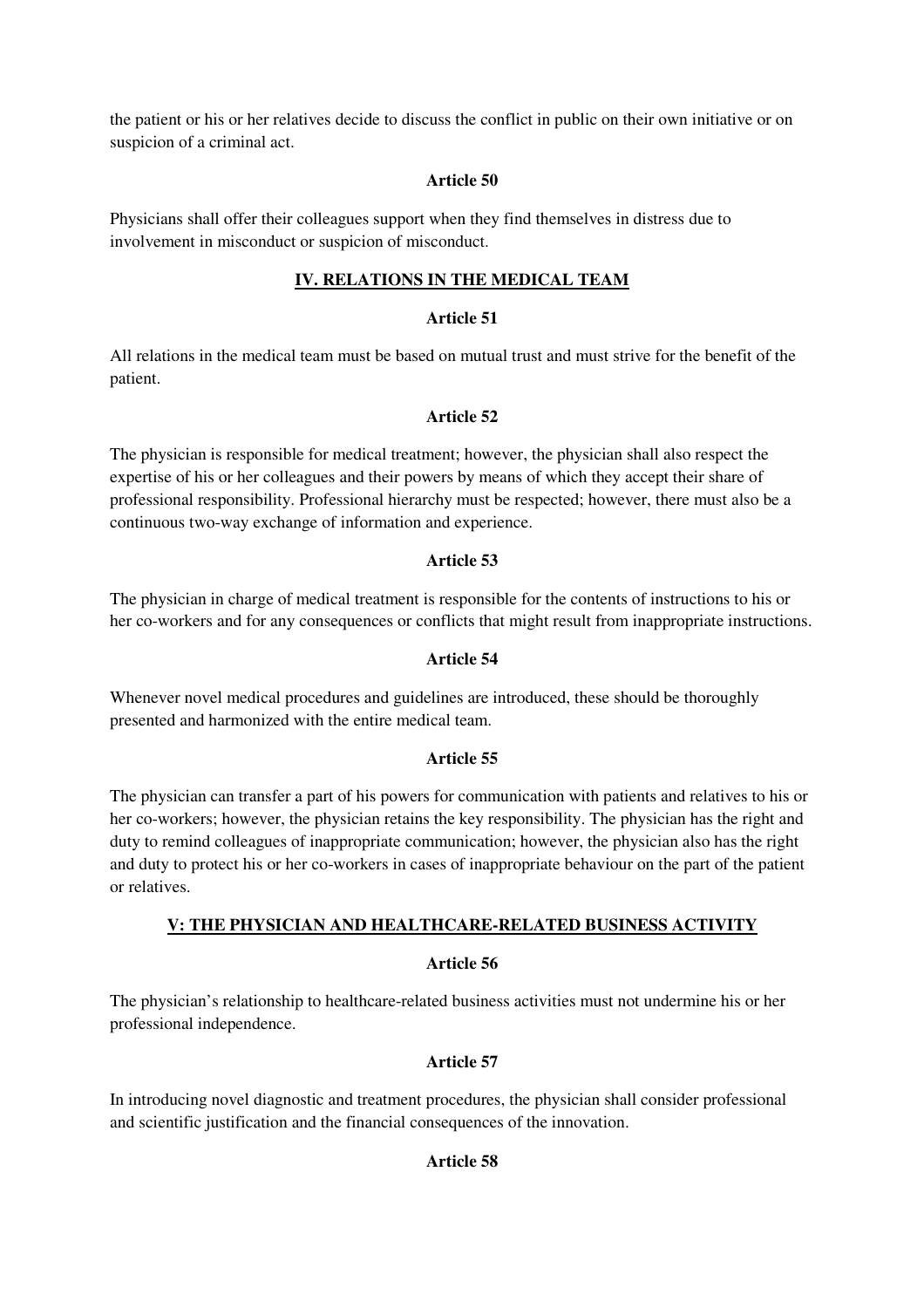The physician must not receive any remuneration or rewards in return for prescribing, using or purchasing medications, medical accessories or other medical products.

#### **Article 59**

Whenever innovations are presented in the professional community, the physician shall disclose any financial or other relationship with the company.

# **VI. THE PHYSICIAN IN PUBLIC**

#### **Article 60**

The physician shall not endorse public acknowledgements or praise of his or her own successes in the general public.

#### **Article 61**

The physician shall be aware that any inappropriate, thoughtless and, for a physician, dishonourable and humiliating act will hurt other physicians, healthcare staff, and healthcare in its entirety. For the physician, any abuse of public powers and means for personal gains is dishonourable.

#### **Article 62**

Public presentation of professional achievements and advancements must be balanced and conveyed without sensationalism or enthusiastic conclusions.

### **Article 63**

Promotion of medical activity must be limited to communication of professionally correct information and must not emphasize the commercial interests of the service provider. The physician shall not be involved in the advertisement of medications or medical products or professionally and scientifically objectionable diagnostic or therapeutic procedures.

#### **Article 64**

In cases of public accusation, physicians have the right and duty to defend their own reputation and the reputation and good names of colleagues. Patients and their relatives determine the scope of confidentiality with respect to disclosing personal records. In cases of public accusation, the physician has the right to disclose those personal records that are crucial for an objective evaluation of the contentious act.

#### **VII. RESPONSIBILITY TOWARDS ONESELF**

#### **Article 65**

The physician shall safeguard and maintain his or her own health and shall attempt to recognize and control the stress factors in his or her professional and private life.

### **Article 66**

The physician shall seek help from colleagues and other competent persons in cases of disease or personal difficulties that could have unpleasant consequences for his or her health and work.

### **VIII. CONCLUDING PROVISIONS**